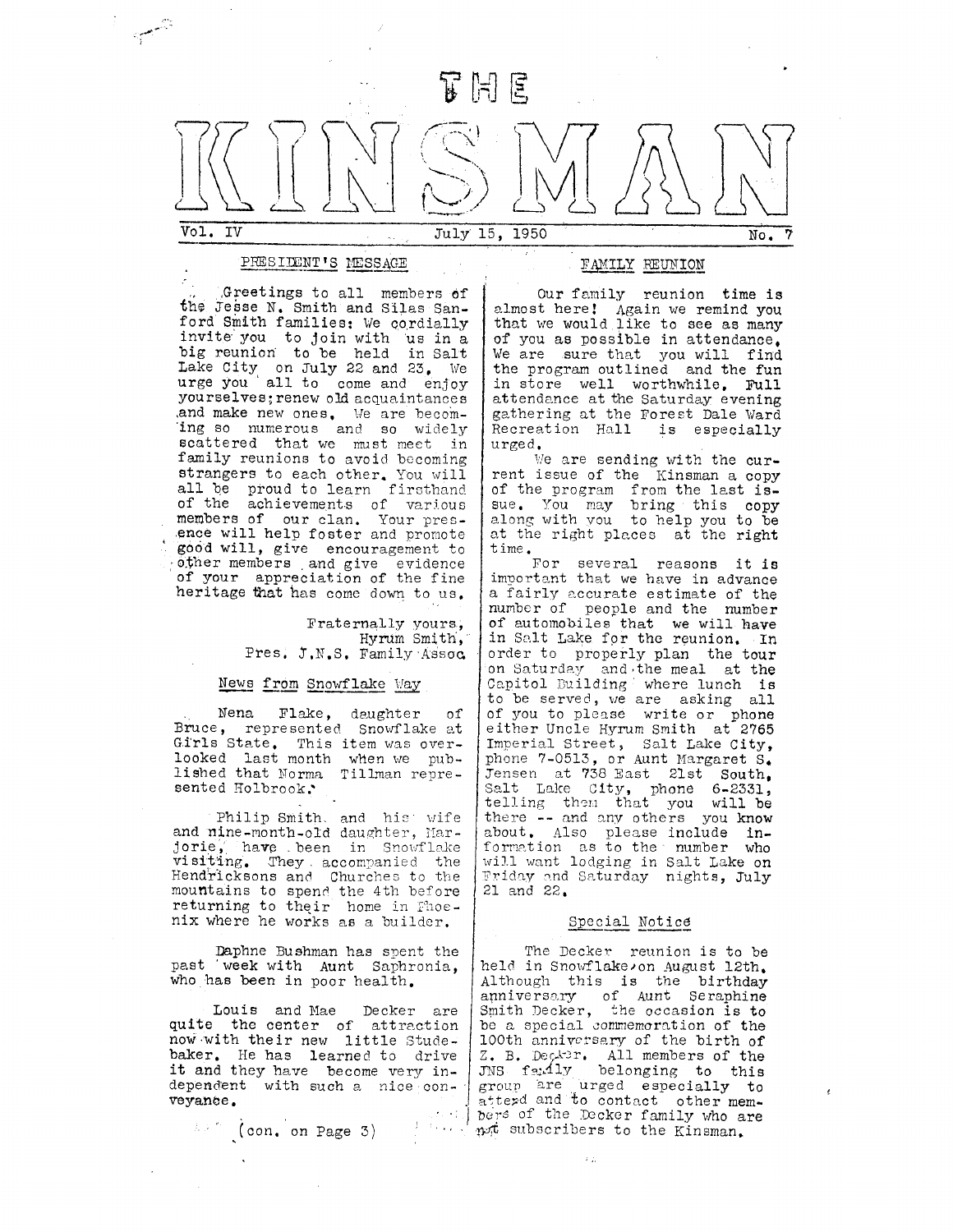Of special interest to the mumerous family members who have enjoyed the nospitality of Aunt Margaret and Uncle Nephi Jensen<br>at their home at 738 East 21st<br>South in Salt Lake City is the announcement that their large home is to be no more after September .1st. It has been sold to a business concern as a business block<br>is to be put up at the familiar spot. The Jensens will continue to reside in Salt Lake, in a neat little cottage on the east side.

Mary Monson's daughter, Mary, a bride of a year, returned with<br>her husband, Lt. Calvin W. Jack-<br>son, from Fairbanks, Alaska, where he has been stationed with the rescue department, flying<br>'helicopters, While they were in Salt Lake a number of relatives<br>and friends spent an enjoyable evening at the home of Ramona<br>Jacob, visiting and seeing colored slides of the Alaska work and area. (Ramona is a daughter of Bernice Smith, grand-daughter of Silas Smith. Bernice married<br>Horace Monson, so Ramona is a<br>niece of Mary Monson). Calvin and Mary are now stationed at Fay-<br>etteville, North Carolina, where he continues his helicopter flying at Pope Field. At Fairbanks, Mary was literary teacher in the Relief<br>Society--another JNS family member doing that work.

> During June conference Uncle Foss Smith and wife, Cleona, with their three oldest children--Norman, Darene, and Linnea, were in<br>Salt Lake from LaJara, Colorado, ball have irom haddra, colorado.<br>Foss.is Stake Superintendent of<br>the Y.M.M.I.A. While there they<br>stayed at the home of his nice,<br>Dorothy S. Clark, daughter of<br>Uncle Hyrum. Cleona is attending<br>summer school in Provo at the Y. U., and Foss is working at the school to help pass away the time. (The editor had an enjoyable but brief chat with Foss on the campus recently.)

 $\Delta\phi=2\pi$ 

 $\alpha$  ,  $\beta$ 

 $\mathcal{F}^{\mathcal{G}}_{\mathcal{G}}$  ,  $\mathcal{F}^{\mathcal{G}}_{\mathcal{G}}$  ,  $\mathcal{F}^{\mathcal{G}}_{\mathcal{G}}$ 

经营预算

 $\sigma_{\rm M}^{\rm (1)}$  ,  $\chi$ 

 $\sim$   $\sim$ port in

 $\mathcal{L}^{(1)}$ 

Norman, who is now 16, iв already over 6 feet tall. He plans to enter the B.Y.U. this fall, He chose the B.Y.U. over the Colorado Universities although they offered a larger scholarship than he received from the Y. He ranked 7th in a recent scholarship test in the state of Colorado.<br>It may be that the B.Y.U. had<br>extra drawing power for him since<br>it was there that his father met and courted his mother.

Ellen Lyon reports seeing Alma Decker (s. Louis A. and Mae H.)and wife, Rosland, from Beaver and also his sister, Katherine Bartholomew of Fayette, Utah, on Main Street at the time of June conference.

Mr. and Mrs. Don H. Smith and their five children and Uncle Hyrum took a trip in their new studebaker to Yellowstone Park, They spent the July 4th weekend Harker in Shelley, Idaho. She is Uncle Hyrum's youngest daughter.<br>While they were there Melvin Smith (s. Uncle Elias) and his wife and two children spent an afternoon<br>visiting with them.

Melvin is the Ag teacher at Shelley high school, and recently recovered from an appendectomy in time to go to Moscow, Idaho, to<br>attend summer school at the U of Idaho, His wife, Phyllis, and<br>their daughter and son, Arkell and Reuel, will remain in Shelley, where they have an attractive new home.

June Harker also received a<br>visit from her brother-in-law, Ellsworth Clark, and his three sons of Salt Lake City recently on their way to Yellowstone Park.

Wila and Curtis L. Hamilton (d. Alvin Decker) and their son,<br>Lynn, from Cincinnati, Ohio, are visiting with her parents. Also<br>there for a visit are a son,<br>Blain, his wife, and two children, Marilyn and Jimmy, from Van Nuys, California. Blain is reportedly tops in his work as a C.P.A. with a large law firm in Los Angeles.

On June 27th, Florence B. Zobell had a group of friends and relatives at her home at 5924 S. Jordan Canal Road, Murray, Utah, as a farewell party for her sis-<br>ter Mary's daughter, Claire Gichrist, who left the next day for her mission to the Central Atlantic States.

## \* \* \* \* \*

This month has been unusually productive in correspondence received. Again we acknowledge letters or cards from the following in lieu of a personal answer: Oliver R. Smith, Iowa City, Iowa; Eva O. Decker, Snowflake; Mons L. Smith, Monticello; Edith S. Bushman, Joseph City; Wm. C. Smith, Pleasant Grove; Florence B. Zobell, Murray, Uncle Hyrum, Salt Lake; and June S. Harker, Shelley, Id.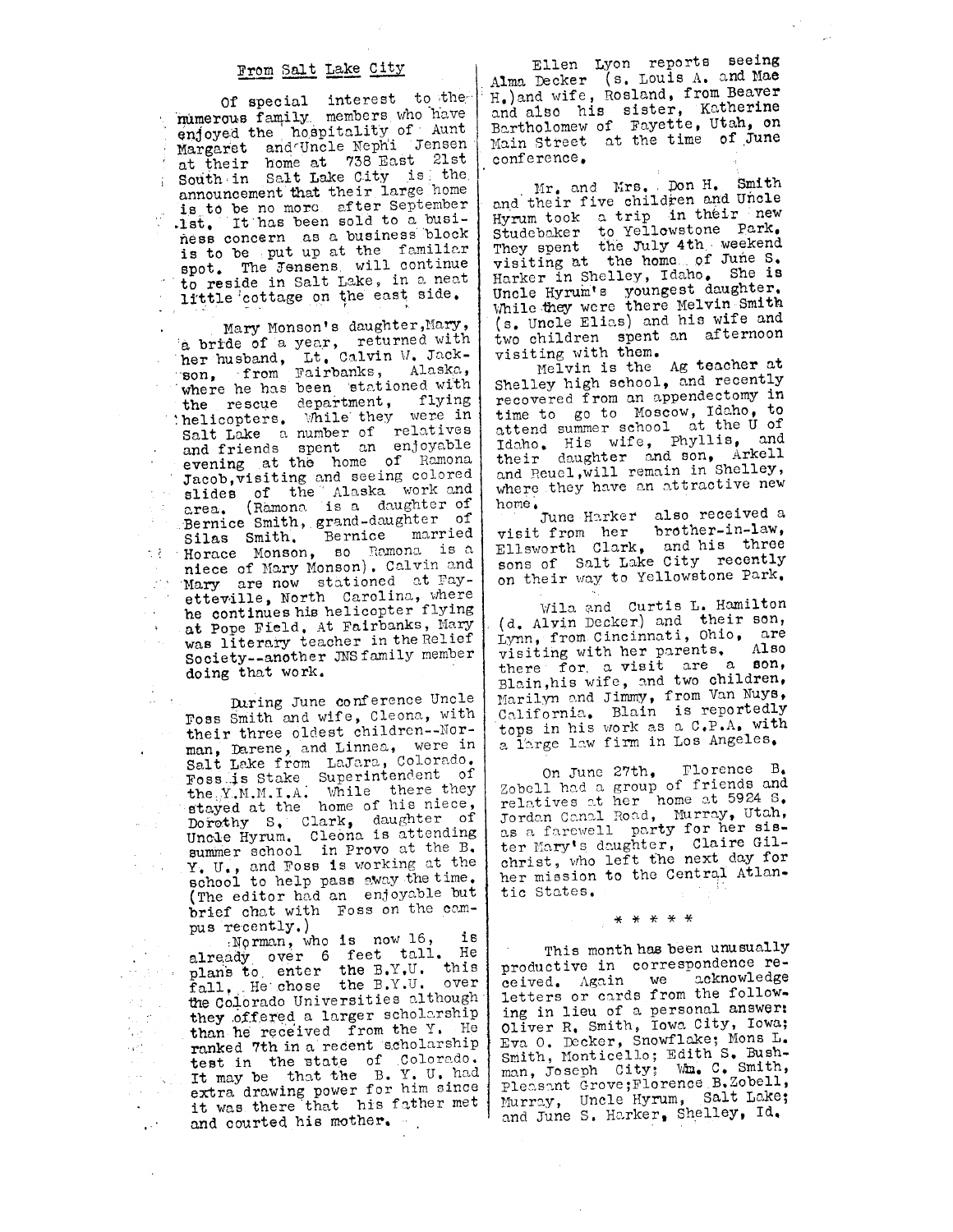## Mesa News

 $\mathbb{R}^{\pm}$ 

Phil Shumway made a business<br>trip to Gallup, New Mexico re-<br>cently, so his parents, Clarence and Esther, went along to visit for a few days with their daugh-<br>ther, Fern, and family--the W.C. Masons. On the way they stopped in for a few minutes to visit with the S. F. Smith family in Snowflake.

Kenneth and Beula Petersen<br>(d. Esther), who recently moved to Mesa, are spending a few weeks in Show Low.

Joseph and Mildred Jarvis spent several days in Dateland, Arizona, at the home of their son, Dwight and wife, Daphne. Dwight has recently been made President of the L. D. S. branch there.

Boyer Jarvis, another son of Joe and Mildred, is attending<br>summer school at Northwestern University in Evanston, Illinois, where he is studying speech. He will teach at the University of Arizona this winter.

Last week Uncle Heber and Aunt Susie Jarvis were in Pima, Arizona, visiting their son, Silas, and family.

George and Fanny Jarvis have two new grandchildren born in June. One was a boy born to Norma and John Crosley, the other a girl to Kathleen and Logan Brimhall. This makes the 89th and 90th great-grandchildren for Uncle Heber and Aunt Susie.

Uncle Don C. and Aunt Noll<br>with their daughter, Margie and husband, Ed Tenney, spent the 4th holidays in Snowflake, visiting at Aunt Em's old home.

\* \* \* \* \*

Oliver R. Smith, chairman of the Journalism Department at the B. Y. U. and now on leave of absence to work on his Doctorate was asked to lecture on the philosophy and doctrines of Mormonism to a class in the school of religion at the State University of Iowa, where he is studying, The class to which he spoke has been studying religious groups in Amer-<br>ica and had already dealt with the History of the Church. Oliver is first counselor in the Iowa City Branch.

He reports that he sees Vernon S. Flake and family of Bonaparte, Iowa, quite frequently.<br>Vernon is president of the East Iowa District. of the Northern past winter and Jo taught in Sol-States Mission. **Contractor** a na matsayin na kara

 $\bullet$ 

The Smith family is not immune to the June marriage bug.<br>Leona Heywood (d. Dave and Marie)<br>married a Brother Burton on June 30th. They are now honeymooning on the coast.

Rudger G. Smith, Jr. has<br>been at Valley Forge, Penn. at the worldwide Boy Scout Jamboree for 1950.

Aunt Pauline Smith is in Los Angeles visiting her son, Richard, and family, Richard and wife<br>have a new daughter, their first. Aunt Pauline made the trip with Earl and Naomi Udall. Naomi will remain there for several weeks on a visit.

Jan Smith (d. Elias) from Linden is visiting with relatives in Phoenix.

John H. Udall, Aunt Leah, and their children, Sam and Pauline, attended the July 4th festivities in Show Low.

Snowflake News (con.)

Orma Heward is in Chicago attending a famous music school, where she will continue her study of piano.

Word was received that Clair Rogers and wife have their third<br>child, a boy, born recently, Clair is teaching in Montana at an Indian School.

Arna Lou Rogers, deughter of<br>Paul, was married on June 30 to Junior Lillywhite in the Mesa Temple.

I Francine Decker Holt (d. Silas and Eva) visited in Snowflake for a week from Alhambra, California. Her husband, Howard L. Holt, will receive his degree as an osteopathic physician and surgeon hext June. It has been a long hard six and one-half years<br>for then, but they both feel the effort is worthwhile.

A nice rainstorm on July 5th helped the dry, parched ground and made things look much fresher at Snowflake.

# Bits from Provo

Besides Foss' wife, Cleona, there are at least two other family members attending summer school at the B.Y.U. -- Earl L.<br>Smith (s. Jesse M.) and Josephine<br>Udall (d. Aunt Leah). Earl taught school in Franklin, Idaho, this ,dmonville, Arizona.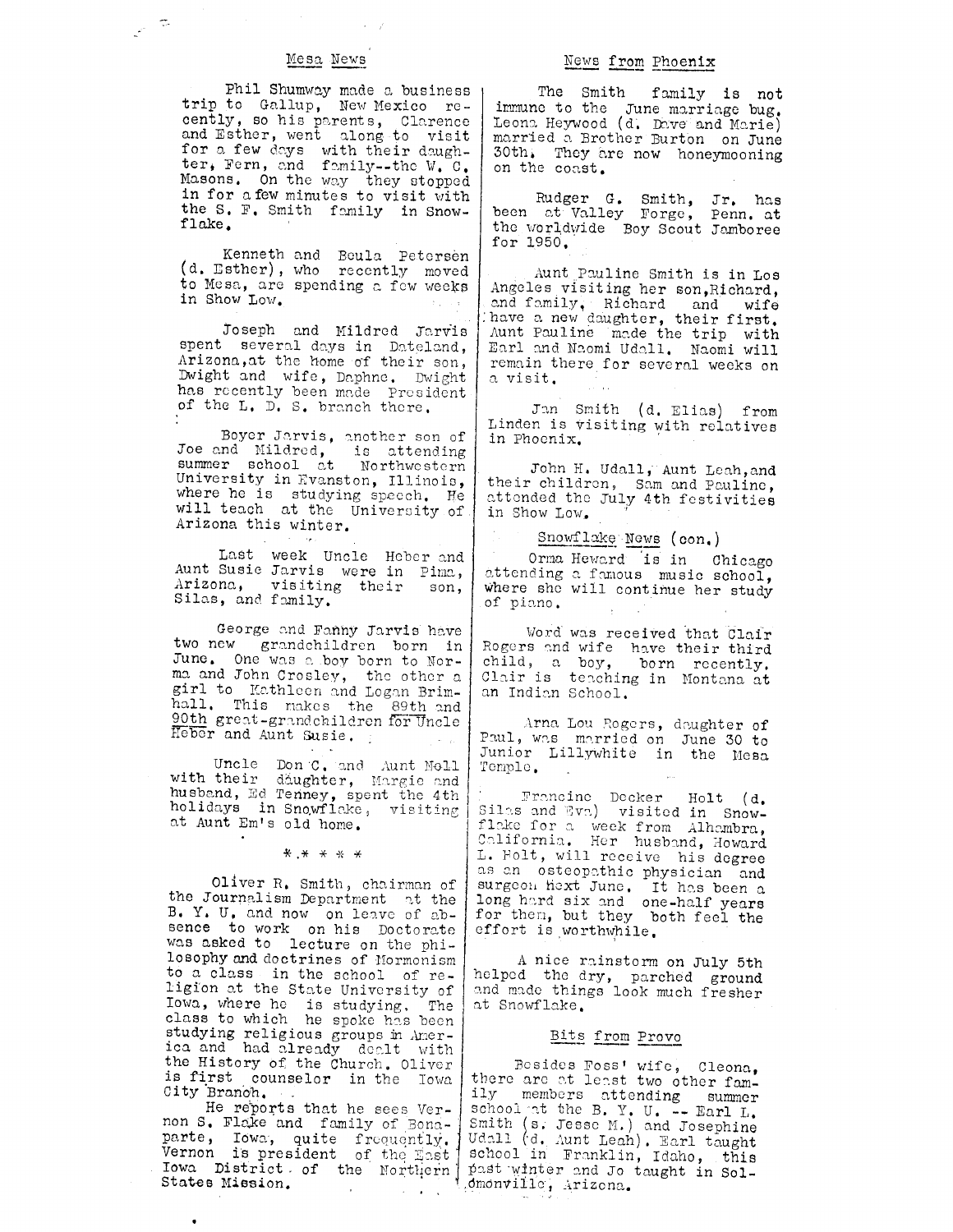It is with pleasure that we publish the following poem written<br>by Naomi S. Smith, wife of Don H., on June 25, 1950, in honor of the late June B. Smith on her 71st birthday anniversary.

## REMEMBER ING

Though petais of the rose may fall The gentle perfume lingers; It clings to warm the heart that knew And comfort empty fingers.

 $\mathbf{r}$ 

 $\frac{1}{2} \frac{1}{2} \frac{d^2}{2}$ 

 $\frac{1}{2}$ 

 $\mathbf{r}$  .

 $\epsilon = \frac{1}{2} \frac{1}{2}$ 

Engulfed now in the winter's snow I can't resent its bleakness, For I may know the warmth of Spring Remembering its sweetness.  $\mathcal{L}$ 

We often said that she should write Her lovely thoughts, the wisdom she'd attained, But it was much that she should sit, Recording things already gained--

When there was living yet to do.<br>So much she couldn't let pass by: New truths to learn, new dreams to dream, Ideas she must verify!

We thought the passing years might bring<br>A more submissive point of view, Some day she'd be content to say, "I've lived, now I will sit and write for you."

But we had much to learn. The passing years might turn her hair to gray But couldn't steal her courage Or her youthful thoughts away.

She still could do what anyone could do And do it quickly, ere her sun had set. Each new experience, eagerly begun, Was ended gratefully, without regret.

We asked her for a book to teach us truth --She left a challenge to eternal youth!

Flake Rogers (s. S.Lorenzo), Provo News (con.) his wife and three children have spent a few weeks in Provo on a vacation from Chicago where he is<br>attending chiropody school. Gus and Fay Shumway have a<br>new baby daughter born at Utah<br>Valley Hospital on June 16.

SEE YOU AT THE REUNION

#### THE KINSMAN

A monthly publication of the Jesse N. Smith family for the fos-<br>tering of good will among its members; for the recognition of family and individual responsibility for each other; for honoring a noble lineage; and a little chit chat.

Yearly subscription price -- \$1.00

za se vez Editorial Office -- 656 North 7th East, Provo, Utah

医肾中的 配 Editor . . . . . . . . . . . . . . Robert J. Smith Sugar to

 $\mathbf{y}_{\mathrm{opt}}$  ,  $\mathbf{y}_{\mathrm{opt}}$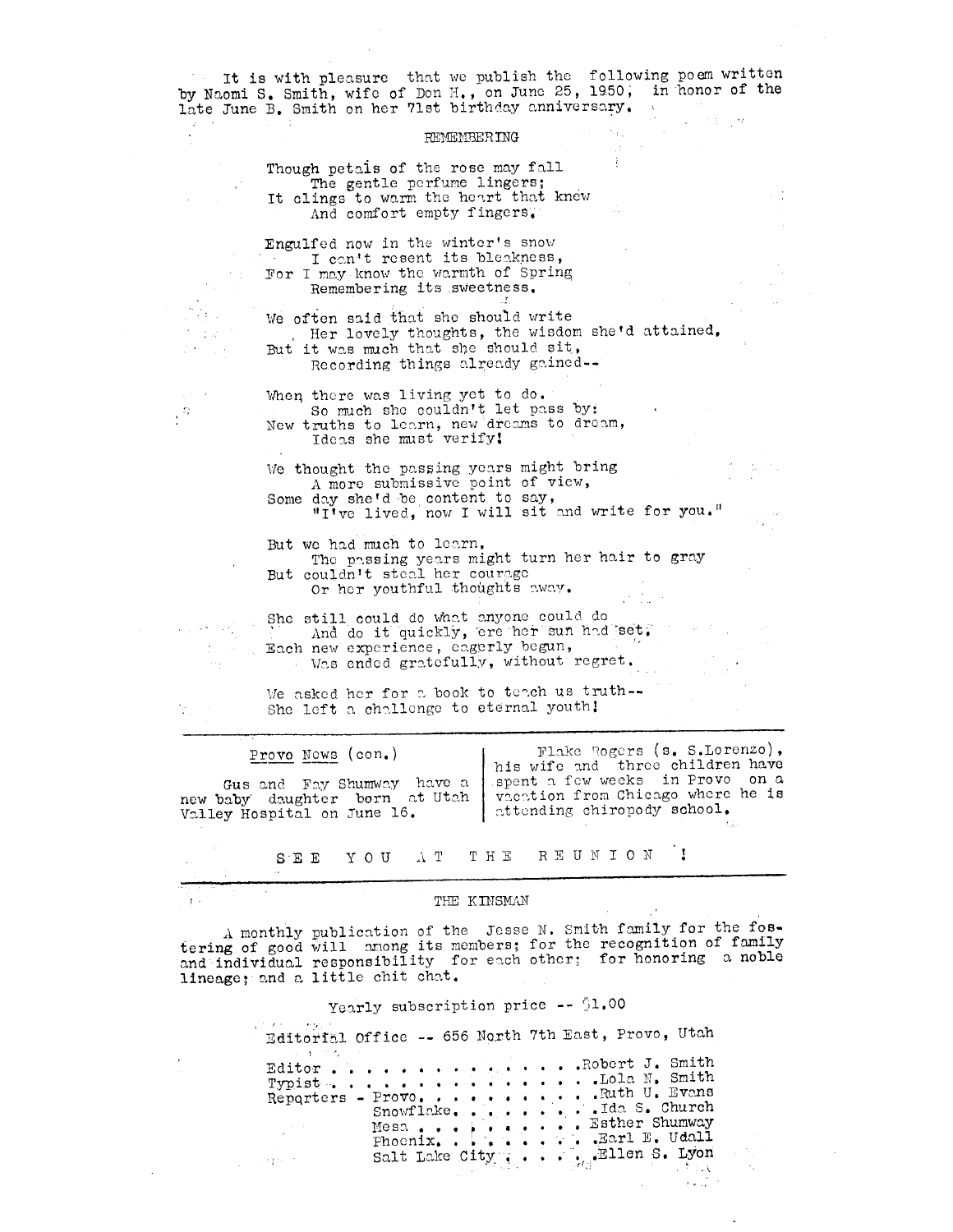#### JOURNAL OF JESSE NATHANIEL SMITH Page 15 -- 1950

1883 Sun. July 1 (con.) Our<br>families will respect us if they Our 1883 see that we are sincere in our religion, but if we are hypocrites they will not respect us. If we are not honest our children will discover it, for they have sharp<br>perceptive faculties. Would like to hear all the congregation sing together and all respond amen together. We want to become one for we all stand upon the same plane together. Wish every family to have the Bible and Book of Mormon in their houses and read them.<br>The increase of the Latter-day Saints throughout these mountains cannot be less than 10,000 souls a year. All must have a place to dwell. Though many go on south others will take their places. We will never leave the places we have taken desolate, but they will always be occupied by the Saints.<br>Am a friend to every institution<br>of Zion and to everyone who pens a thought or speaks a word in her favor.

پس <sub>سني</sub>

Afternoon. The Sacrament was administered. Elder Llevellyn Harris gave some of his exper-Lamanites. Bro. Miles P. Romney<br>eaid those that had the most influence with the Lamanites were<br>those who said but little and<br>were even tempered. Referred to the cyclones, fires and troubles that are not abroad; when we see these things we may know that the coming of the Son of Man is nigh.

Bro, John Oakley said if we go ahead our enemies will soon be forgotten. We live in a time when God has given us a prophet. It is<br>beneath the dignity of an Elder in Israel to amass wealth and do<br>nothing else. Many in the world<br>desire small families only, otherwise fearing they cannot start in life properly.

I said when a man is called to a position in this Church it is better' for him to lay it down<br>than to carry it until he falls under it. If we cannot perform<br>the duty to our own satisfaction we can lay down the office without prejudice, but we should not refuse to try to carry the burthen when required, Our gifts are various. No one should feel envious because another has gifts that he has not. Try to show the weak points of the gifted man and thus try to hold him down to the general level, Dismiss every<br>cankering spirit of envy. The<br>Latter-day Saints seem to thrive best in mountain air. Think we

 $\mathcal{L}_{\mathcal{A}}$ 

 $\mathbf{a}$ 

should stick close to the back-<br>bone of this continent, and after a while we will occupy the whole of it. Let us ask the Lord in faith for such things as we need. Wish all the brethren called as jurors to perform such service<br>faithfully. Wished all who could get their naturalization papers to do so. Conference adjourned for three months to meet at Taylor.

I ordained Warren R. Tenney<br>a High Priest and a High Councilor to fill a vacancy in the High Council. I also ordained Emma S. Smith president of the Relief Societies of our stake and Elizabeth Swapp a nurse for the sick.

Sun, July 29. Attended meet-<br>ing at Taylor. Expressed a wish to have minutes taken of our public meetings that the ideas ad-<br>vanced might be recorded in our public records in our wards, and<br>we should keep private journals likewise. It is the duty of Bishops to keep a record of , all proceedings pertaining to their<br>wards. Bro. W. J. Flake pur-<br>chased the right to the exclusive use of the waters of Silver Creek for irrigating purposes below the Baily dam. I want this made a matter of record as it should be. Bro. E. Snow approved this purchase as made by Flake. It has<br>become necessary to place this water all under one head for distribution. The people of Taylor<br>have jumped Bro. Flake's right to<br>this water. He stood forth as a public benefactor, and I do not like to have his wishes disregarded or his feelings trampled<br>upon. Some of the brethren have jumped Bro. Flake's water claim. A man cannot claim the water of a stream after it passes below his dam. No man has a right to put in a dam between Baily's and the old Stinson place without Bro.Flake's consent. We cught to cooperate in building mills, in stores and in other things. Some say they do net care; they are going away. Do not go until you can find somebody to fill your place. If there is<br>any medicine to cure discontent let us have it.

Mon, Aug. 6. Augusta gave<br>birth to my 19th daughter, 27th child.

Thurs. Aug. 9. Meeting at<br>Snowflake, I admonished the mothere to keep the little children from running about the floor. Our meetings are open to all, but all who attend are under obligation to observe good order. Pres. L.

 $\sqrt{2}$